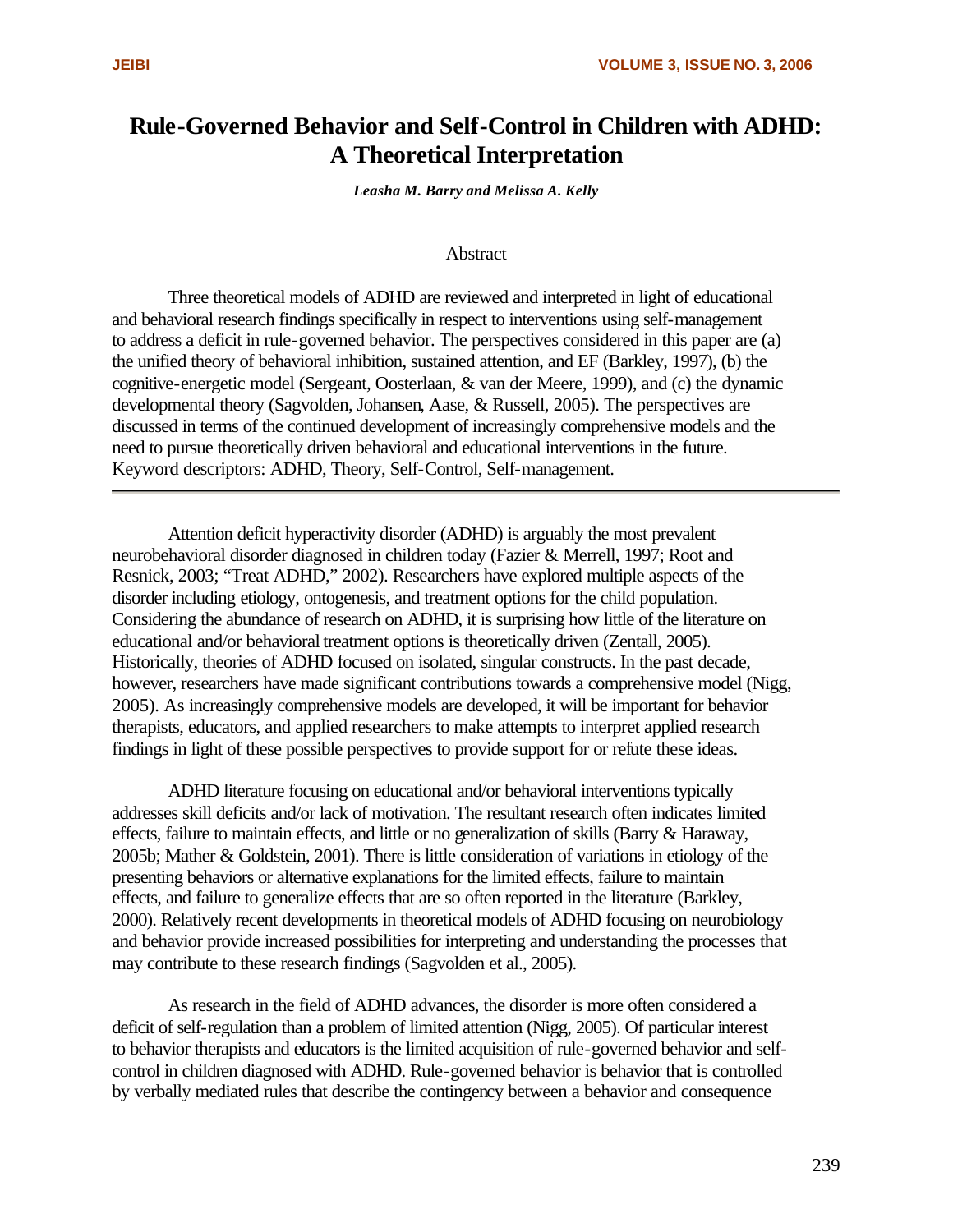without the actual behavior or consequence necessarily being present (Mather & Goldstein, 2001). Once behaviors are produced, they are shaped by actual contingencies that occur in practice. Behaviorally, deficits in rule-governed behavior are implicated in children with ADHD because the children exhibit appropriate behaviors when external consequences are present but fail to exhibit appropriate behaviors when external consequences are removed (Brown & La Rosa, 2002; Carlson & Tamm, 2000; Mather & Goldstein, 2001; Slusarek, Velling, Bunk, & Eggers, 2001). Thus, children with ADHD appear to be unable to follow the rules of rulegoverned behavior without the consequence being immediately present. Interventions reported in educational and behavioral literature have utilized self-management strategies in which educators explicitly teach language-mediated rules designed to govern behavior to address a presumed skill deficit (Barry & Haraway, 2005a; Barry & Messer, 2003; Hinshaw & Melnick, 1992; Shapiro, DuPaul, & Bradley-Klug, 1998). These interventions are among those that consistently report limited findings when the strategies are specifically applied to children diagnosed with ADHD (Abikoff, 1991; Barkley, Copeland, & Sivage, 1980; Hinshaw, Henker, & Whalen, 1984).

In a review of literature on implementation of self-control strategies with children diagnosed with ADHD, Barry and Haraway (2005b) determined that overall increases in selfregulation were often minimal and almost always limited to reinforced trials and intervention phases when the skills were specifically taught and supported in context. Behavioral changes were reported as limited in maintenance and difficult to generalize beyond the specific intervention implementation (Abikoff, 1991; Barry & Messer, 2003; Hinshaw & Melnick, 1992; Hoff & DuPaul, 1998; Shapiro et al., 1998). Although it seems intuitive that self-management strategies would work with the ADHD population based upon their success in other populations diagnosed with behavior disorders, impulsivity, and problems with self-control (see Robinson, Smith, Miller, & Brownell [1999] for a review), other researchers have reached similar conclusions that these strategies are modestly beneficial for individuals diagnosed with ADHD (Abikoff & Gittelman, 1985; DuPaul & Eckert, 1997; DuPaul, Eckert, & McGoey, 1997; Shapiro et al., 1998).

As proposed by Barry and Haraway (2005b), it may be the case that generalization and maintenance problems are an indicator of some other factor associated with ADHD, rather than indicating that the specific intervention is unsuccessful. Barry and Haraway (2005b) couched these conclusions in Barkley's (1997) unified theory of behavioral inhibition, sustained attention, and executive functioning (EF). Their position is revisited and expanded as part of the present paper, along with further interpretation considering the following three perspectives: (a) the unified theory of behavioral inhibition, sustained attention, and executive function (Barkley, 1997), (b) the cognitive-energetic model (Sergeant et al., 1999), which incorporates the delay aversion model (Sonuga-Barke, Taylor, Sembi, & Smith, 1992; Sonuga-Barke, Williams, Hall, & Saxton, 1996), behavioral inhibition/activation (Sonuga-Barke, 2002), inhibition (Barkley, 1997), and EF (Pennington & Ozonoff, 1996), and (c) the dynamic developmental theory which incorporates aspects of previous models as well as expands the scope by including developmental, social/environmental, and neurobiological considerations in a functional analytic model (Sagvolden, et al., 2005).

*Barkley's Unified Theory of Behavioral Inhibition, Sustained Attention, and Executive Function*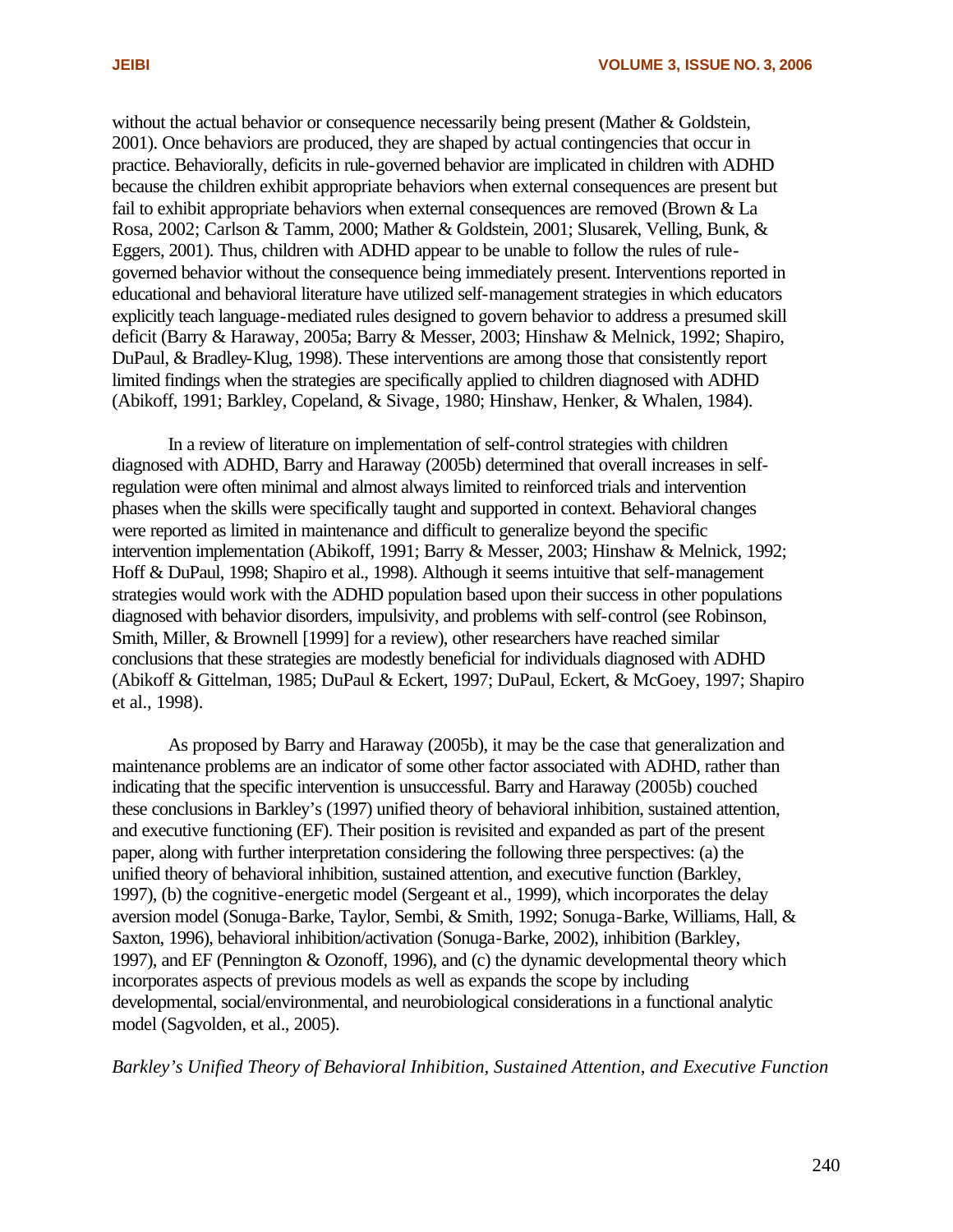Barkley (1997) combined aspects of behavioral inhibition, sustained attention, and EF to explain the behavioral deficits associated with ADHD. Barkley (1997, 1999), described a dysfunction in the prefrontal cortex that impedes inhibitory control and other EF in children diagnosed with ADHD. Typically, an individual's behavior is moderated by his or her internal processing of information related to the present context, past events, and anticipated future events. Barkley (2000) explained impaired EF in children with ADHD result in behavior being governed more by temporal factors such as immediate reinforcement rather than internal, selfdirected processes. Thus, the impairment manifests itself in a deficiency of goal-directed and rule-governed behavior.

In terms of etiology, Barkley (1999) proposed that the impaired ability to internally regulate behavior stemmed from deficiencies in internal organization and planning processes due to a lack of inhibitory control. The EF involved in these processes were "nonverbal working memory, verbal working memory (internalized speech), the self-regulation of affect/motivation/arousal, and reconstitution" (Barkley, 1999; p. 304). In terms of nonverbal working memory, individuals with ADHD are unable to store and process information as effectively as other individuals when presented with competing stimuli (Barkley, 1997). In effect, the impaired EF disrupt the processing of information in working memory, which is a significant factor in goal-directed behavior and later affects an individual's socialization and academic skills (Zentall, Cassady, & Javorsky, 2001). For example, relative to children without ADHD, children with ADHD exhibit delays in their ability to use internalized speech or verbal thought to regulate their behavior (Barkley, 1997, 2000; Zentall, 1988). This deficiency also contributes to poor reading comprehension in children with ADHD, often presenting subsequent deficiencies in a variety of academic areas (Douglas, 1999; Zentall, Zentall, & Barack, 1978). Barkley (1999) also proposed that individuals with ADHD are more dependent on external reinforcement than internal reinforcement for motivation and task persistence, due to an inability to properly inhibit prepotent responses. The fourth EF that Barkley believed to be impaired is reconstitution, which allows individuals to analyze and synthesize internal information to generate behaviors in response to new events. As a result of the impairment, children with ADHD are less able to assemble or organize internal rules to govern their behavior.

Critics of Barkley's unified theory state that the theory is incomplete in that there is far more to the disorder than a deficit in inhibitory control and related EF (Sergeant, Geurts, Huijbregts, Scheres, & Oosterlaan, 2003). In the literature, the EF construct has been broadly defined (Douglas, 2004; Sergeant, Geurts, & Oosterlaan, 2002), and has been associated with regulating and maintaining behavior based on a context (Nigg et al., 2005) or goal (Nigg, 2001). As used by Sergeant (2000), EF was "the ability to maintain an appropriate problem-solving set for attainment of a future goal. This included such functions as: intention to inhibit a response, defer a response to a future moment, strategic planning, mental representation of a task" (p. 8). While deficits in EF were apparent in the presentation of ADHD, the deficit in EF alone was not sufficient to account for all of the presenting features associated with ADHD (Sergeant, et al., 2002; Sergeant, et al., 1999). Furthermore, Barkley's original theory did not differentiate between ADHD and other childhood disorders which also present deficits in EF and subsequent inhibitory control such as conduct disorder and high functioning autism (Sergeant, et al., 2003). Accordingly, Sergeant, et al. (2003) proposed an alternative theory, the cognitive-energetic model of ADHD (Sergeant, et al., 1999), which is also reviewed in the present paper. While not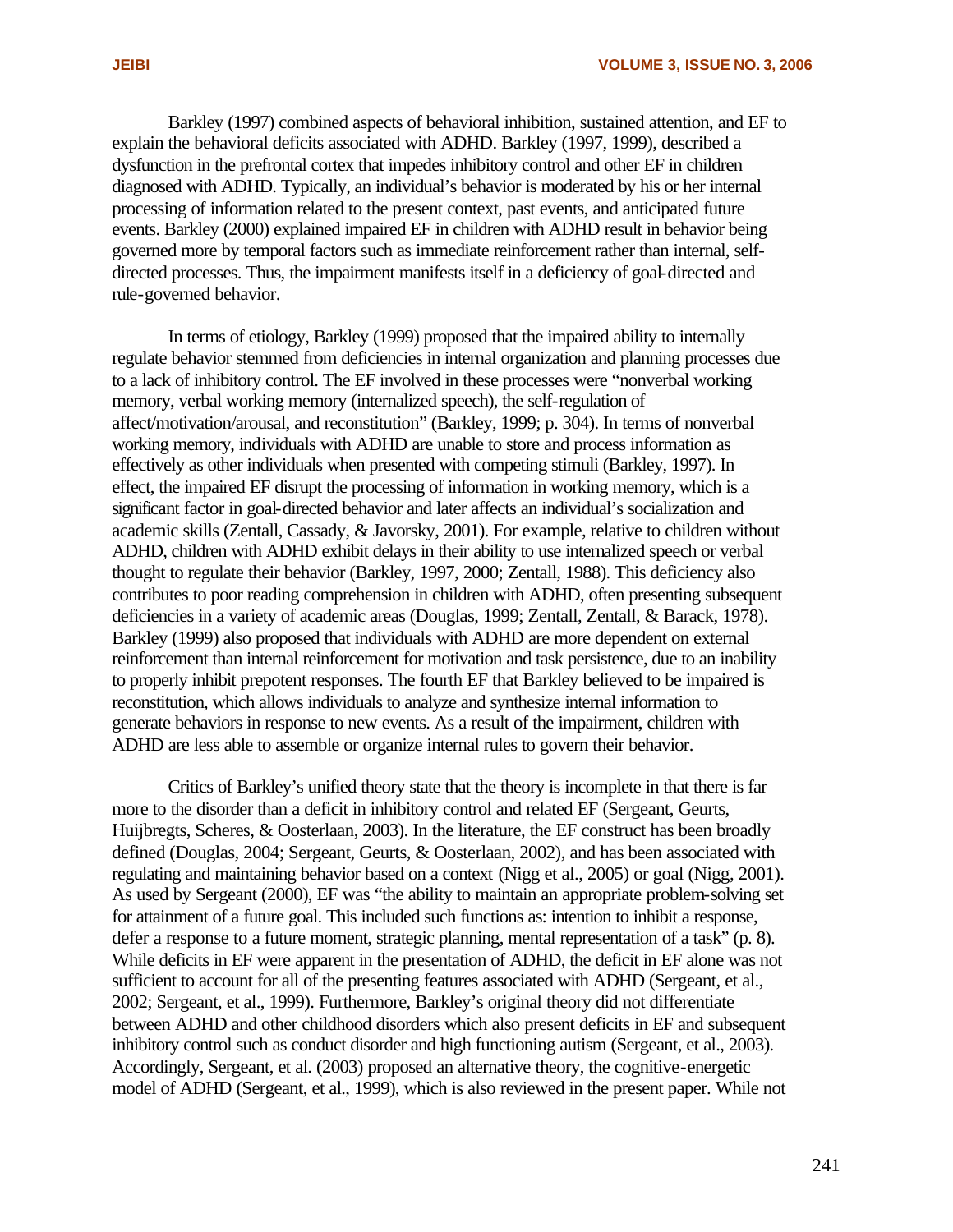comprehensive, the dysfunction of EF and related self-regulation deficits in children with ADHD has been well supported in the field and remains an important component in later theoretical developments (Douglas, 1989 1999; 2004; Miranda, Presentación, & Soriano, 2002; Pennington & Ozonoff, 1996; Nigg, et al., 2005; Sergeant et al., 1999; Tannock, 1998).

## *Cognitive-Energetic Model of ADHD*

Whereas Barkley (1997) explained ADHD primarily in terms of a lack of inhibitory control and consequent deficits of EF, Sergeant, et al. (1999) argued that inhibition was not the only deficit in ADHD because problems with inhibition were not exclusively associated with ADHD. Building on the work of Barkley and others, Sergeant, et al. (2003) combined aspects of several models of ADHD within the cognitive-energetic model. Grounded in an information processing framework, Sergeant, et al. (1999) used the energetic model to explain ADHD by differentiating it from other childhood disorders.

In the energetic model, information processing efficiency was explained in terms of three ordered levels: (a) process, (b) state, and (c) management (Sergeant, 2000; Sergeant et al., 1999). Process factors were cognitive mechanisms described by the authors as "encoding, search, decision, and motor organization" (Sergeant, 2000, p. 8). In the model, state factors address the energy state of the organism and issues of activation, effort, and arousal. Management factors were the controlling processes which would include EF, working memory and, more specifically, goal-directed behavior, error detection, and planning. By addressing ADHD from multiple levels, the authors of the cognitive energetic model proposed to account for the presenting symptoms of ADHD from both a bottom-up approach from the cognitive process level and a topdown approach from the management level (Sergeant, et al., 2003).

Based on the energetic model, the deficit of rule-governed behavior observed in children with ADHD would be related to deficits at the management and energy state levels. Working memory, which has been recognized as an EF, represents information that is activated from longterm memory in relation to selective attention (Sergeant et al., 2003). A deficit in working memory is proposed as an alternative explanation to a lack of inhibitory control which would subsequently affect EF. For instance, the authors of the energetic model suggest that stimulusresponse relationships may be maintained in working memory, and that the ability of an individual with ADHD to process working memory to monitor errors and make decisions to adjust his or her performance accordingly is impaired, thus inhibiting learning over time. Further, the ability to monitor errors was affected by reduced alertness (or arousal to attend to errors) and reduced ability, in terms of directed effort, to make decisions to adjust performance. Other evidence that deficiencies in regulating energy states contributed to executive disinhibition included delayed responses to time-sensitive tasks and stimuli (Nigg, 2001; Nigg et al., 2005). Nigg et al. (2005) also found evidence to support the notion that alertness or activation may be a factor in one of two (or more) neural networks involved in regulatory control in ADHD, thus affecting rule-governed behavior in the ADHD population.

According to Wilding (2005), though, the energetic model did not clearly delineate whether response deficiencies were primarily due to problems with the energetic constructs or with the processes that controlled the energetic states. Additional criticism of the cognitive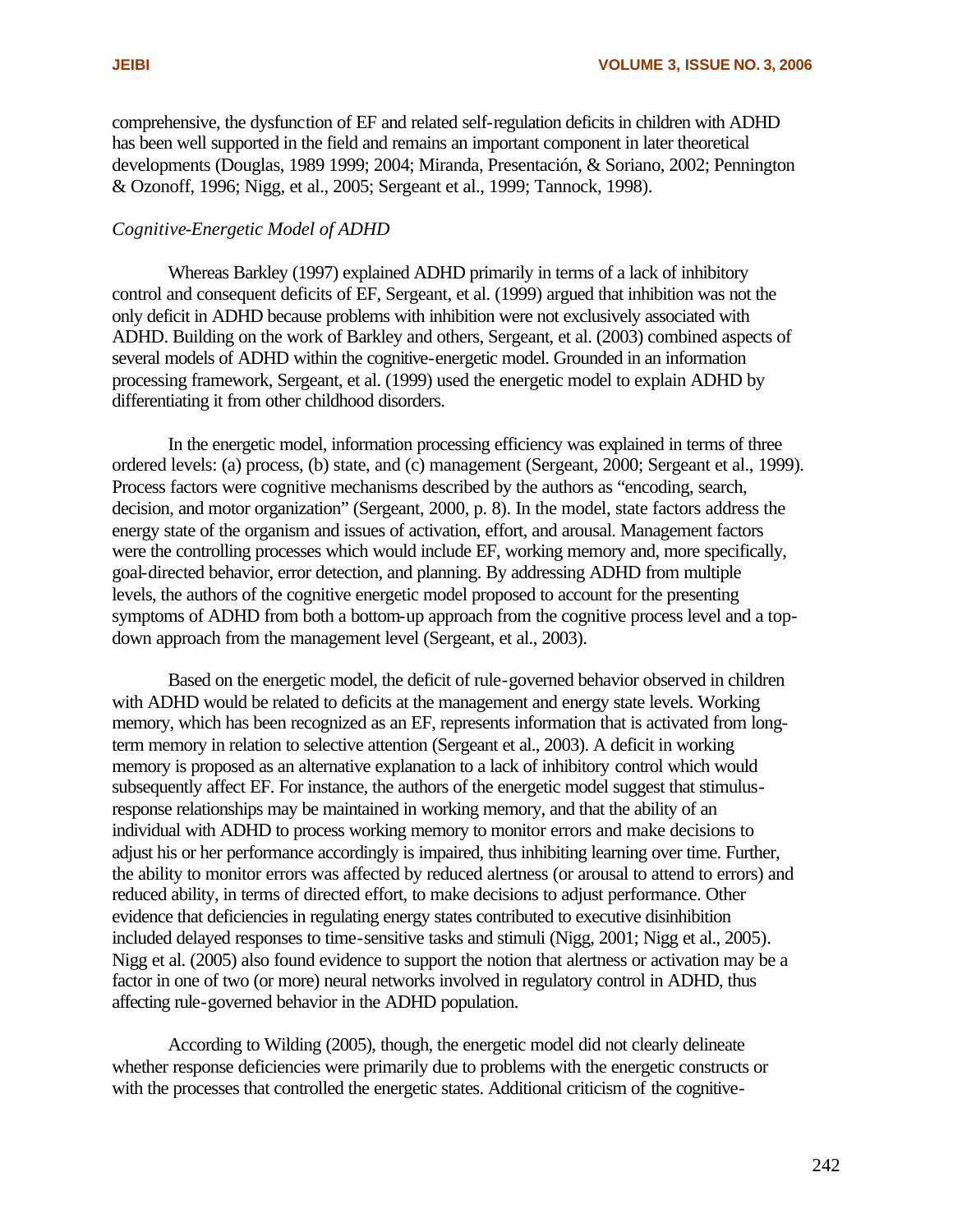energetic model has stemmed from questions about the nature of the stages involved in information processing and differences in these stages among children and adults with ADHD (Douglas, 1999).

# *Dynamic Developmental Theory of ADHD*

Within a cognitive-behavioral framework, Sonuga-Barke (2005) proposed that defective reward processes due to the dysfunctional regulation of dopamine levels in the thalamocorticalbasal ganglia circuits were at the heart of ADHD. This idea and others were included in a larger dynamic developmental theory by Sagvolden, et al. (2005). The dynamic developmental theory is perhaps the most comprehensive effort to date and is proposed as the most useful for understanding and interpreting behavioral and educational applied research findings on ADHD. The theorists who developed the dynamic developmental theory suggested that there were multidimensional pathways to ADHD, and they explained the differences in observed behavior in terms of differences in consequence-based behavioral processes including contingency reinforcement and extinction (Johansen, Sagvolden, Aase, & Russell, 2005). Johansen et al. proposed that hypo-functioning dopamine systems in children with ADHD resulted in less time available to allow children to associate behaviors with consequences. Consequently, children with ADHD were prone to exhibiting impulsive, hyperactive, variable, and disinhibited behaviors. Impulsivity was operationally defined by Sagvolden, et al. as both "*motor impulsiveness* [which] is presently defined as bursts of responses with short inter-response times (IRTs)" (Sagvolden, et al., 2005; p. 399), and *cognitive impulsiveness* [which] implies that private events like thoughts and plans are dealt with for short sequences of time with rapid shifts, resulting in problems with generating and following plans, problems with organizing own behavior, forgetfulness, and inefficient use of time. (p. 399).

Sagvolden et al. (2005) posited that the behaviors of a child with ADHD were a function of the interaction between factors internal to the child with ADHD (such as the functioning of dopamine systems) and environmental social factors (consequences). Variations in the withinchild factors (including biological states), as well as the external conditions (including the environment), determined the behavioral state of the child at a given time. From a behavioral analytic perspective, the short-term effects of the interactions between the child and their environment produced predictable behavioral outcomes as the child developed a history of behaviors and consequences. The symptoms of ADHD would then develop over time as the child adjusted neurologically to dopamine activity.

Within the three neural circuits (prefrontal, limbic, and motor) thought to be involved in regulating attention and behavior, ineffective dopamine systems caused various deficiencies (Sagvolden et al., 2005). For example, ineffective dopamine processing in the prefrontal loop resulted in problems with directing attention and selecting behaviors. In the limbic loop, which controls reinforcement and extinction, ineffective dopamine systems caused poor stimulus control, which resulted in problems with knowing what to attend to in a given social situation as well as sustaining attention. Dopamine dysfunction in the limbic loop also resulted in problems with rule-governed behavior, and contributed to deficits in planning. Sagvolden et al. also reported that dopamine dysfunction in the motor loop caused problems in motor control, reaction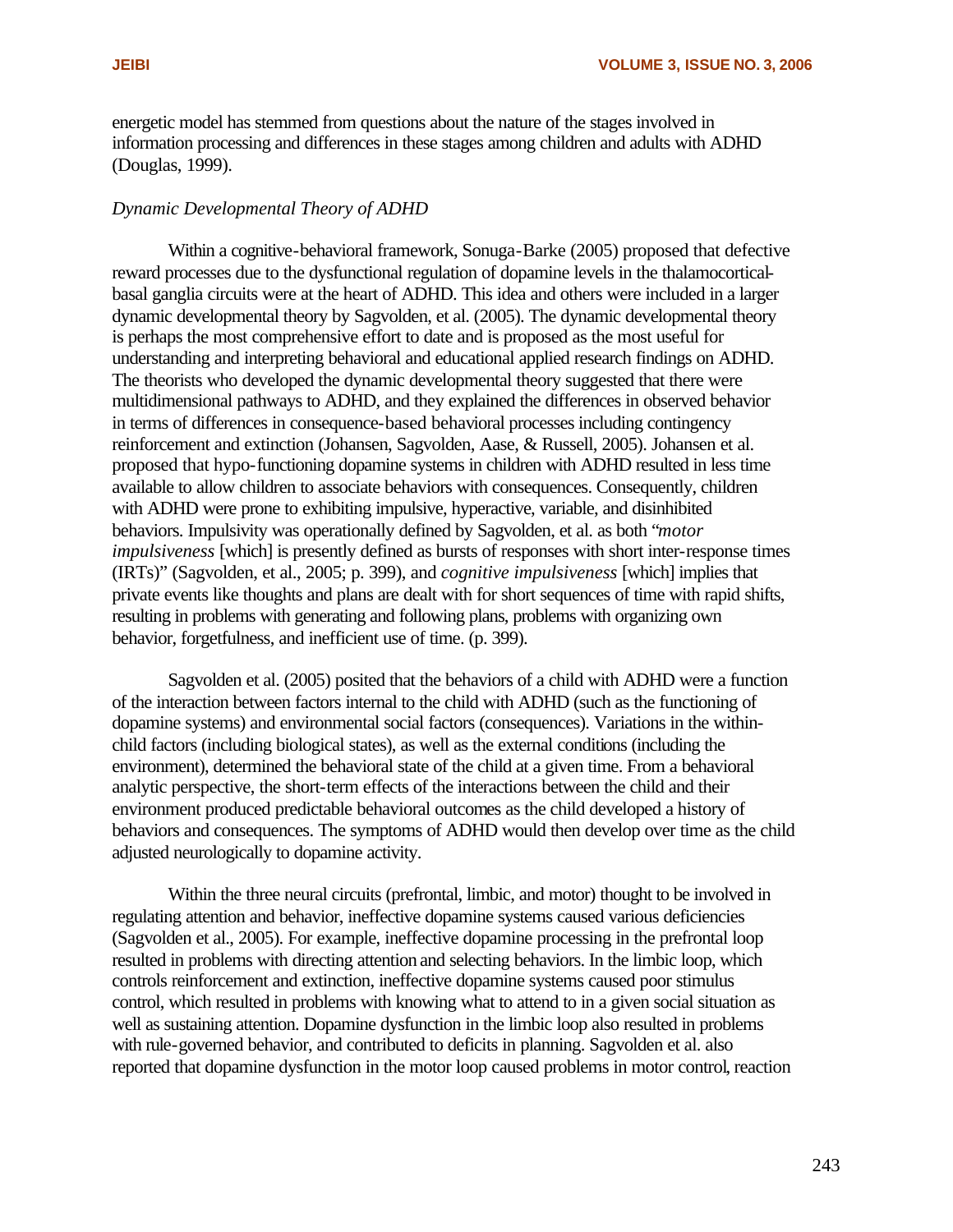times, and response timing in their experiments. Knowlton, Mangels, and Squire (1996) also implicated dopamine dysfunction in learning and memory deficits.

Developmentally, according to Sagvolden et al. (2005), the problem in ADHD was conceptualized in the behavioral processes of reinforcement and extinction. Sagvolden et al. proposed that the presenting problems were due to (a) limited reinforcement of behaviors due to a limited delay gradient in children with ADHD, which abnormally abbreviated the time period in which learning could take place between behaviors and consequences and (b) altered extinction processes in which children with ADHD did not attend to extinction processes, thereby perpetuating the exhibition of socially inappropriate and functionally ineffective behaviors. These two processes are fundamental to learning as a child interacts within the environment through development and, as summarized, can explain to a great extent the emergence of observable ADHD symptoms. Throughout development, the inability to associate behaviors with consequences would inhibit learning in the social contexts where emerging behaviors are rewarded, punished, or extinguished depending on their appropriateness. Furthermore, the inability to establish stimulus control would lead to the observed variability in behavior and impulsiveness that is often reported in children with ADHD. This condition would then interrupt the learning of complex chains of behavior, as well. Throughout development, these altered learning processes would likely also affect language development and the processes controlled by language (namely rule-governed behavior and self-control). Taken together, these processes can account for much of the presenting behavioral symptoms of ADHD, as well as the limited findings in educational and behavioral research that attempted to teach self-regulation strategies as an intervention for these deficits.

## *Summary of Theoretical Models*

Given that the theoretical perspectives build upon each other and incorporate previously proposed narrower views within larger models, there were few distinctions between the core assumptions of the perspectives presented. However, the theoretical perspectives did vary in the identification of core deficits in individuals with ADHD in terms of increasing scope (Sonuga-Barke, 2005). Barkley (1997) proposed that ADHD was characterized primarily by a lack of inhibitory control which had subsequent effects on related processes. From the perspective of the cognitive-energetic model, Sergeant, et al. (1999) explained ADHD in terms of failure to properly regulate the three energy states involved in alertness and vigilance in attending to and responding to a stimulus, thus also affecting EF and inhibitory control. Extending the cognitive aspects of ADHD, Sonuga-Barke (2005) combined a motivational element and focused on the function of reward processes in ADHD. Sagvolden et al. (2005) combined several aspects of the theories reviewed and incorporated development and socialization as critical factors in the presentation of ADHD across an individual's lifespan. Incorporating a variety of perspectives, Sagvolden et al (2005) encompassed etiology, ontogenesis, as well as environmental, social, and other dynamic interactions.

Taken together, these theoretical perspectives were similar in direction but described the processes from fundamentally different viewpoints. Barkley (1997) took an entirely top-down approach in describing the effects of faulty EF on subsequent behavior. In contrast, Sagvolden et al. (2005) described the process developmentally from the bottom-up using differences in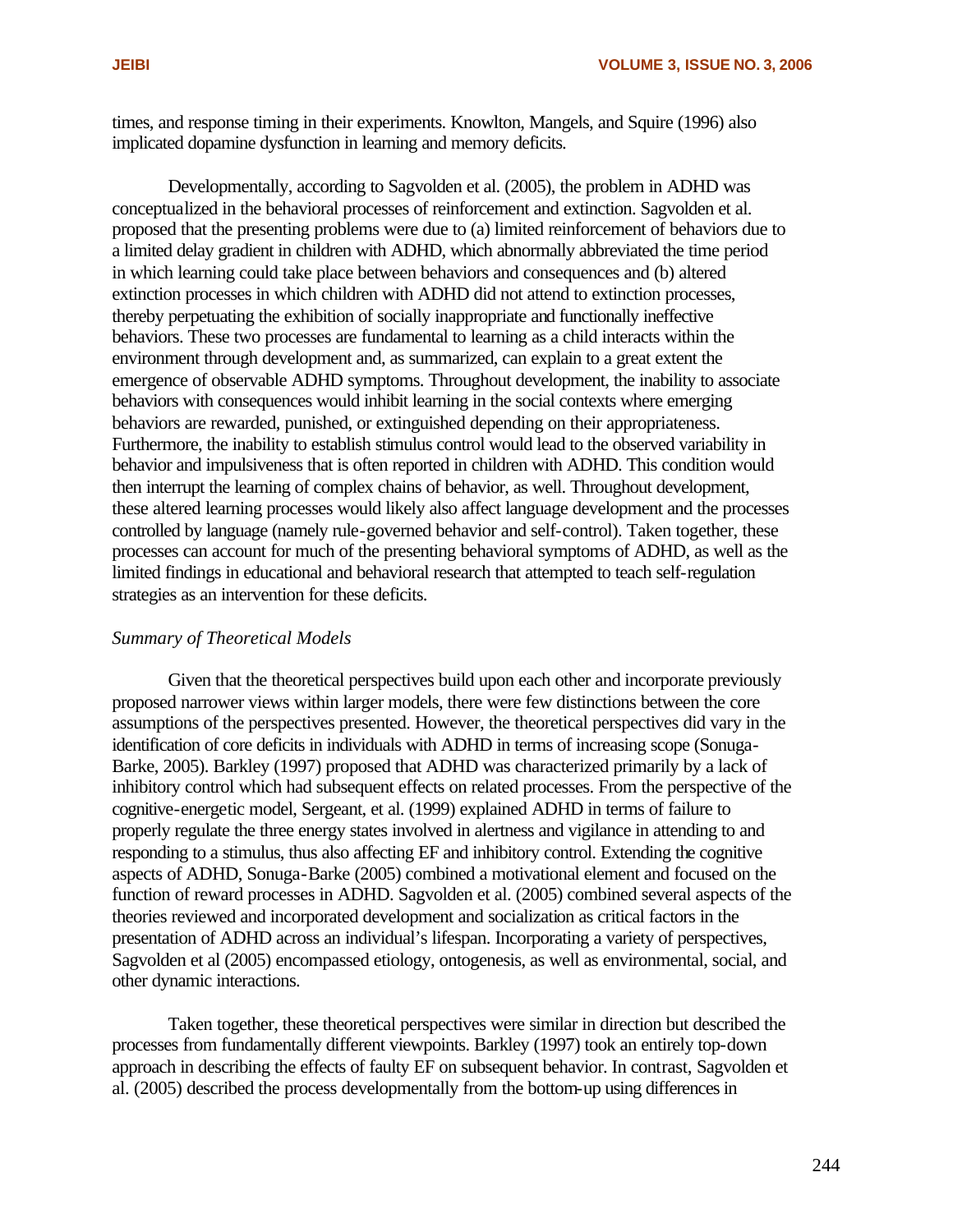reinforcement and extinction behavioral/learning processes in relationship to the environment over time to explain the behavioral differences presented in children with ADHD. Alternatively, the main thrust of the cognitive energetic model was to encompass both top-down and bottom-up approaches in one comprehensive model. All of the approaches, however, acknowledged a deficit in inhibitory control as part of the problem, whether it was considered to be causal or symptomatic. Furthermore, each approach highlighted the altered response to reinforcement observed in children with ADHD as a fundamental symptom of the disorder.

Altogether these theoretical models offered varying perspectives on the observed lack of behavioral self-control in children with ADHD. However, the perspectives were fundamentally related on several levels. The indicated neural systems of arousal/activation, EF, reinforcement/extinction delay gradients (eventually socialization), and language skills were fundamentally related in terms of acquisition, generalization, and maintenance (Nigg, 2005). Conceptually, the perspectives pinpointed a dysfunction in related neural systems. Authors have debated, though, about the nature and location of a particular injury involved with ADHD. Among the issues that have been contested were whether the injury occurred in one location or multiple locations, whether there was one primary location that subsequently affected others, and whether any of the identified points of dysfunction were, in fact, causal or were symptomatic of something else. As the field of neurobehavioral science advances, clarity will likely emerge regarding the actual process(es) that cause and effect the behavior observed in children diagnosed with ADHD.

# *Reinterpreting Past Research Findings and Proposing Future Research Questions*

Much of the literature base on educational and/or behavioral treatment of ADHD symptoms reflects the difficulty in demonstrating behavioral changes due to the assumption that the presenting symptoms of ADHD were due to either a deficit in skill acquisition or a lack of motivation to perform known behavioral repertoires (Barkley, 2000). Given the prevalence of ADHD, the abundance of applied research addressing the presenting deficits of the disorder, and the prevalence of limited findings in the educational and/or behavioral literature base, past findings on self-management interventions for addressing deficits of rule-governed behavior and subsequent self-control in children with ADHD are reinterpreted in the present paper using Sagvolden et al's (2005) dynamic developmental theory as a conceptual framework. Revisiting the findings on self-management in light of the reviewed theoretical perspectives reflects that acquisition is not likely the fundamental problem for children with ADHD, nor is a lack of motivation. Commonly, behavioral interventions were actually successful for children with ADHD during the treatment phase of an investigation, especially during frequently reinforced experimental trails (Barry & Haraway, 2005b; Brown & La Rosa, 2002; Carlson & Tamm, 2000; Mather & Goldstein, 2001; Slusarek et al., 2001). Success of the intervention however, was typically measured by maintenance of behavioral change over time and generalization to novel situations. Given these criteria, the effects of interventions for children with ADHD were typically reported as minimal and/or limited (Mather & Goldstein, 2001). If these results were interpreted in light of current theoretical perspectives of the disorder, previous research findings may have been viewed more positively.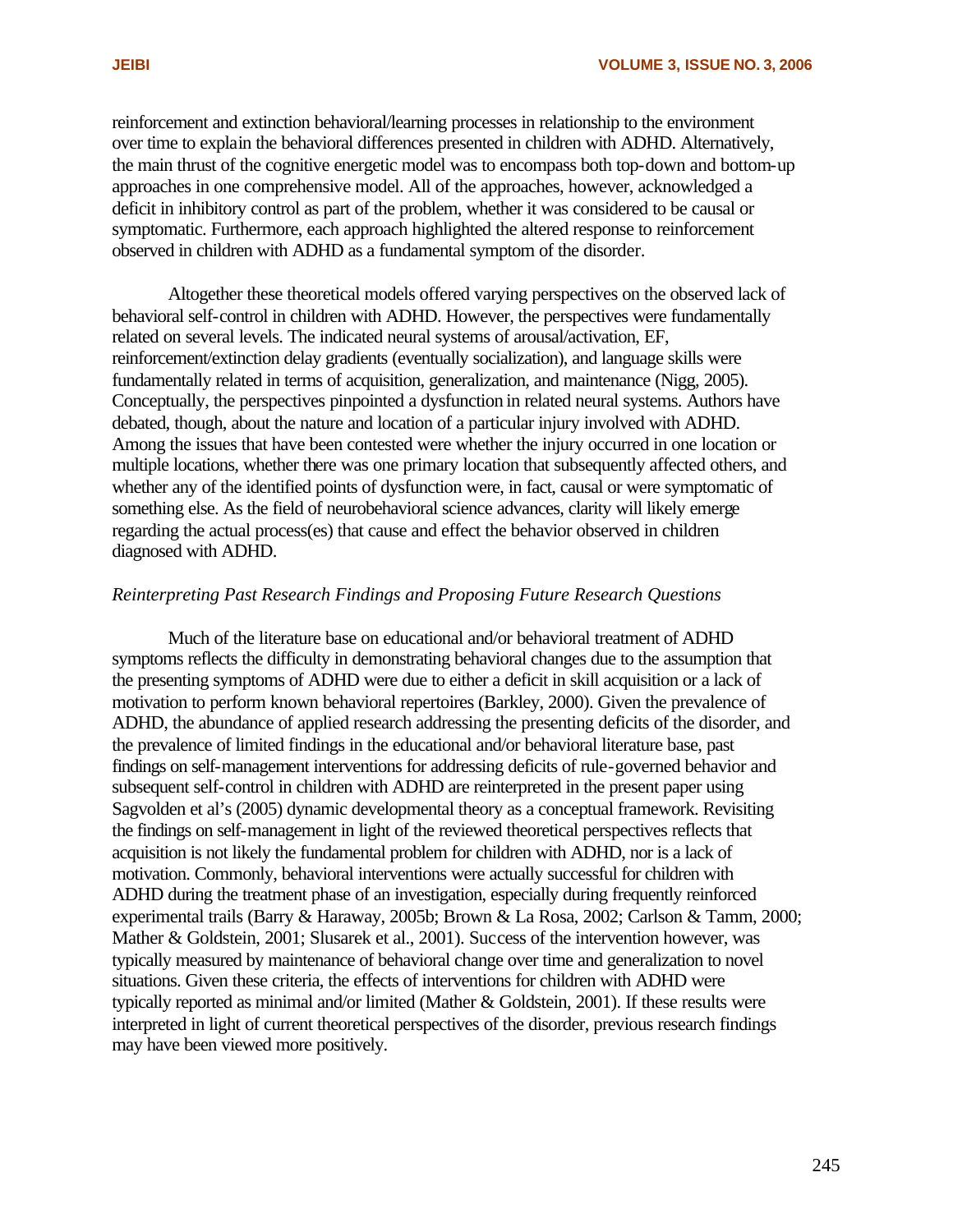Using dynamic developmental theory (Sagvolden et al., 2005) as a referent, behaviors typically symptomatic of ADHD could be explained by processes including an inability to establish stimulus control due to an altered reinforcement delay gradient and a limited working memory. It may be the inability to recall learned behaviors in context using previous knowledge to make current decisions that differentiates individuals with ADHD from their peers. Furthermore, rather than lacking motivation, these children may lack the ability to associate time variant reinforcement with a target behavior and therefore fail to associate socially appropriate behaviors with their naturally occurring social consequences. Additionally, children with ADHD may be unable to attend to extinction processes thereby continuing to exhibit socially ineffective and likely inappropriate behaviors in social contexts. If this is the case, the impaired reinforcement and extinction processes affect the learner's ability to distinguish between socially appropriate and otherwise irrelevant or ineffective behaviors. To test these ideas, future research directions should include continued investigation involving both the socialization of children diagnosed with ADHD over time and the reinforcement and extinction processes associated with socialization in comparison to other environmental factors.

One point missing from the previous discussion is the implication of the dynamic developmental theory in terms of antecedent strategies. Specifically, the authors proposed that ineffective dopamine processing in the prefrontal loop results in problems with directing attention and selecting behaviors. From a behavioral perspective, this inability to direct attention and select behaviors indicates a possible deficit in antecedent control. The perceived inattention of children with ADHD may be described in terms of this inability to discriminate relevant stimuli in a given context. In essence, these children may lack the ability to know what to attend to in a specific situation. Given this idea, teaching children specific behaviors in context, as has been done in the self-management literature (Abikoff, 1985, 1987, 1991), and then applying specific and immediate reinforcement for exhibiting those behaviors in context, would explain the research findings in which children were able to demonstrate the behaviors in context, but were unable to generalize or maintain the behavior when supports were dropped in follow-up conditions. This inability to repeat learned behaviors without specific direction from investigators may be due to the child's inability to recognize relevant cues indicating a specific behavior was relevant in a specific context to gain or avoid a particular consequence. Again, future research questions to test these ideas would include investigations of demand characteristics, closer examination of generalization and maintenance planning, and specific antecedent strategies.

While much of the literature focused on the altered ability to relate consequences to actions including the altered reinforcement delay gradient and the inability to learn from extinction processes, another important and related topic for future research may be a focus on antecedent strategies for the ADHD population. Given this understanding, primary acquisition of skills and motivation are not likely to be the fundamental deficits that we, as applied researchers, behavior therapists, and educators, should be targeting for children with ADHD. Rather, these children demonstrate deficits in identifying which behaviors are appropriate in context based on complex environmental and social cues (antecedents) as well as deficits in the processes of establishing a discriminative stimulus through reinforcement and extinction (consequences). Thus children with ADHD learn and continue to engage in a variety of behaviors regardless of social contingencies that would otherwise shape behavior in a typically developing child. Furthermore, generalization of skills, regardless of social appropriateness, to new contexts and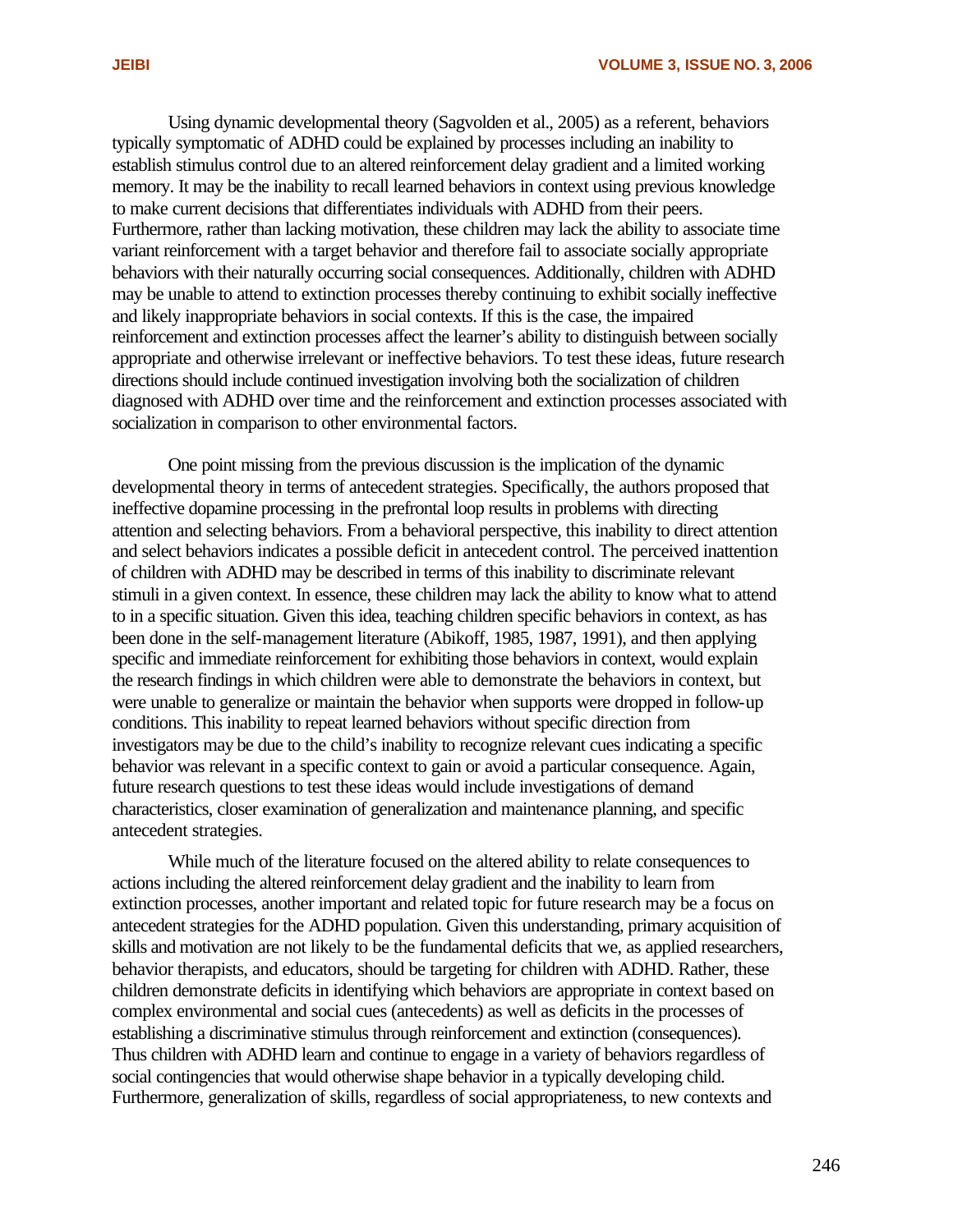maintenance are affected, thus explaining the findings in previous research on self-management strategies with the ADHD population. The neural systems implicated are at the very core of an individual's ability to learn from behavioral processes of extinction and reinforcement, thus affecting acquisition of socially appropriate behaviors in context, demonstrated maintenance of skills in context, and generalization to other appropriate situations.

Previous attempts to apply self-management strategies to children with ADHD have focused on explicitly teaching language-mediated rules to control behavior in specific contexts. The participants in these studies often demonstrated the ability to perform in the specified context under highly reinforced conditions (Barry & Haraway, 2005b). Reviewing previous findings in the educational and behavioral literature on rule-governed behavior and ADHD in view of the perspectives reviewed in the present paper provides an alternative explanation of such results. Considering the theoretical perspectives reviewed, it may be that interventions should target antecedent strategies, stimulus control, generalization, and maintenance of skills as part of the fundamental deficits associated with the disorder. Specifically, establishing stimulus control prior to moving forward with a more complex behavior chain, targeting generalization of skills to new contexts using specific cues, and targeting maintenance in each context by pairing desirable behaviors with explicit and immediate reinforcement may better target the actual deficits associated with ADHD. In summary, previous applied research employing selfmanagement strategies to address rule-governed behavior were likely incomplete by failing to address, to a large extent, both antecedent strategies and stimulus control involving consequence based interventions that took into account an altered reinforcement delay gradient and altered extinction processes specifically. Future research directions ought to address these deficits.

Other areas typically excluded in the educational and/or behavioral literature on ADHD and self-control in general and in the self-management literature specifically, are socialization and development. Increasingly comprehensive models of ADHD include development over time and socialization processes. There is some evidence that the temperament of children with ADHD may adversely affect socialization processes between children and parents (Nigg, Goldsmith, & Sachek, 2004). Over time, these interactions would likely lead to changes in behavior/consequence relationships in terms of parents implementing consequences in response to children's behavior. Other researchers have begun to explore language development variations in children with ADHD which would not only affect academics but would severely affect social skill development (Camarata & Gibson, 1999). Possible interventions to help mediate these ongoing interactions include parent education models in which a basic understanding of the processes in place and constructive strategies for altering those interactions are introduced and practiced in context with families. The relationship of altered language and social development within a family system as it relates to ADHD symptoms provides yet another future research direction.

#### **Conclusion**

Present theoretical models propose multiple pathways in terms of neurobiology and socialization that likely interact to create the observable behavioral symptoms of ADHD. The development of increasingly comprehensive theoretical models of ADHD helps to provide a framework for current and future research questions. The models will likely continue to evolve, encompassing increasing development in the areas of multiple neural processes, socialization,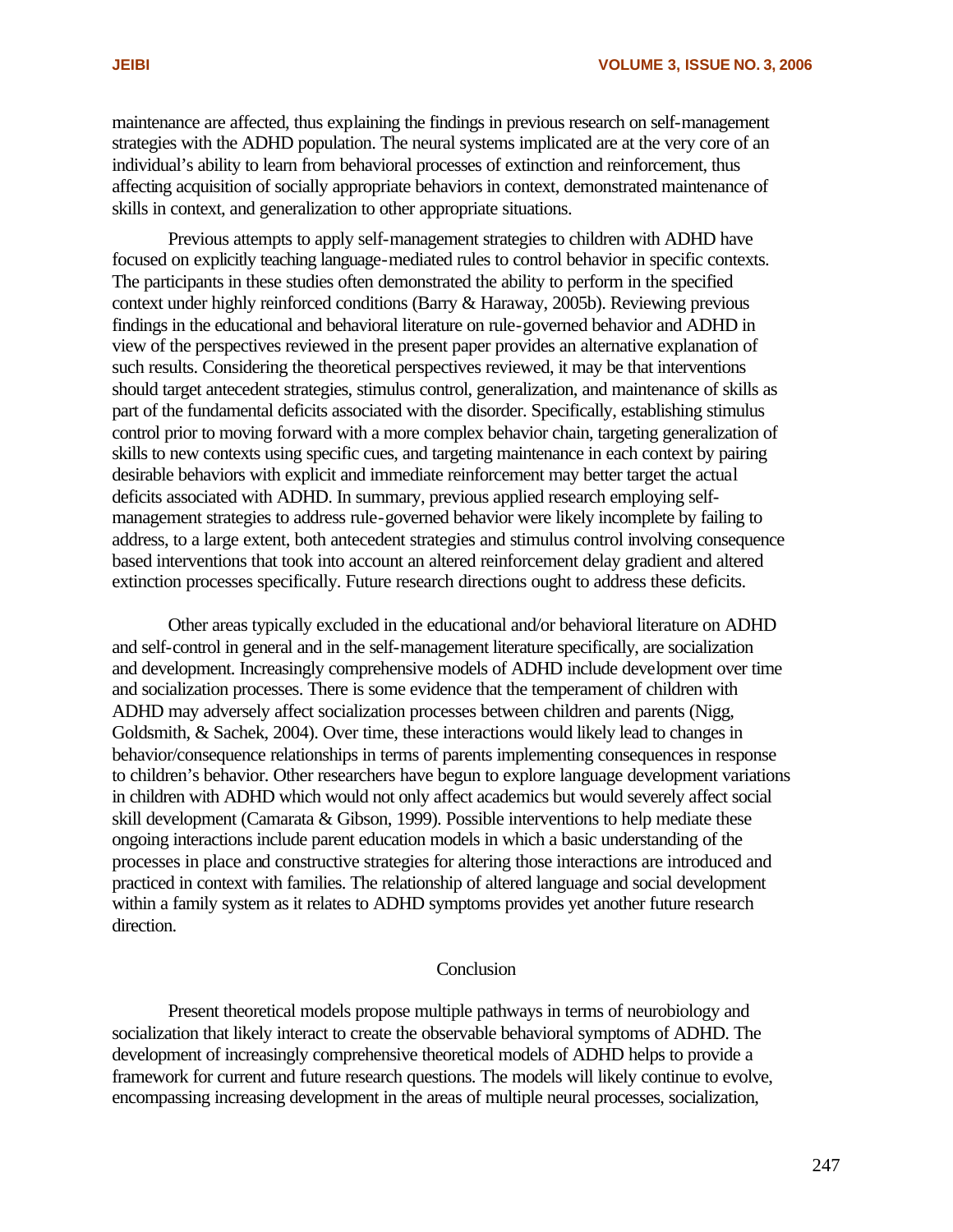environmental factors, and the interactions between these systems across the lifespan (Nigg, 2005). Presently, the research base is expanding in the areas of ADHD in adulthood (Faraone et al., 2000; Faraone, Spencer, Aleardi, Pagano, & Biederman, 2004; Sachdev, 1999; Wilens, Biederman, & Spencer, 2002) and in the female population (Seidman et al., 2006) specifically. Progressive models of the disorder will likely consider lifelong development and gender-specific etiology and ontogenesis, as well as variations of the disorder (including hyperactive, inattentive, and combined types).

Researchers continue to pursue identification of the ultimate cause of the disorder. Some researchers have approached etiology questions by attempting to rule out symptoms in adult ADHD, thus limiting their plausibility as causal factors rather than symptoms (Nigg, 2005). Other researchers continue to attempt to identify an endophenotype that is genetically linked and correlated with ADHD symptoms (Nigg, 2005; Nigg, Blaskey, Stawicki, & Sachek, 2004; Slaats-Willemse, Swaab-Barneveld, Sonneville, van der Meulen, & Buitelaar, 2003). Differential diagnosis of ADHD may also help identify causal factors by isolating symptoms and/or process dysfunctions that are associated exclusively with ADHD (Sergeant, et al., 1999).

Neurobiological research will likely continue to specify and differentiate the neural processes affected in ADHD and other disorders. Potential research questions will focus on identifying which systems break down developmentally, as well as when they break down, and if the breakdowns occur concurrently or consecutively. Continued research designed to increase the specificity of neural systems involving EF, state regulation, and other cognitive processes that are affected in ADHD will ultimately need to be linked to socialization processes that occur throughout development and mediate neurobiological factors.

In terms of rule-governed behavior, future research should focus on both antecedent- and consequence-based interventions for the ADHD population in comparison to non-ADHD samples. Further, interventions should likely include a broader scope to encompass behavioral interactions between parents and children in developing behavior patterns and ultimately socialization. Based on the theoretical perspectives reviewed, antecedent-based behavioral interventions may be warranted for the ADHD population. Antecedent strategies such as adding structure and predictability, and making rules, schedules, and routines explicitly obvious in context may help children with ADHD follow social/behavioral rules that would otherwise be established through a history of reinforcement and extinction processes in the development of rule-governed behavior. Future research should explore the effectiveness of such strategies with children diagnosed with ADHD in association with consequence based strategies while considering the altered reinforcement delay gradient and extinction processes that are also likely affected. Attempts to intervene for specific deficits demonstrated in children with ADHD should also address limitations in measuring success in terms of generalization and maintenance in environmental and social contexts.

Related to rule-governed behavior, language development is also an area for future research. Language development and the internalization of speech are imperative to the development of language-mediated rule-governed behavior, as are the socialization processes that serve to reinforce and extinguish particular behaviors. Little research has focused on language development in the ADHD population, specifically (Camarata & Gibson, 1999; Nigg,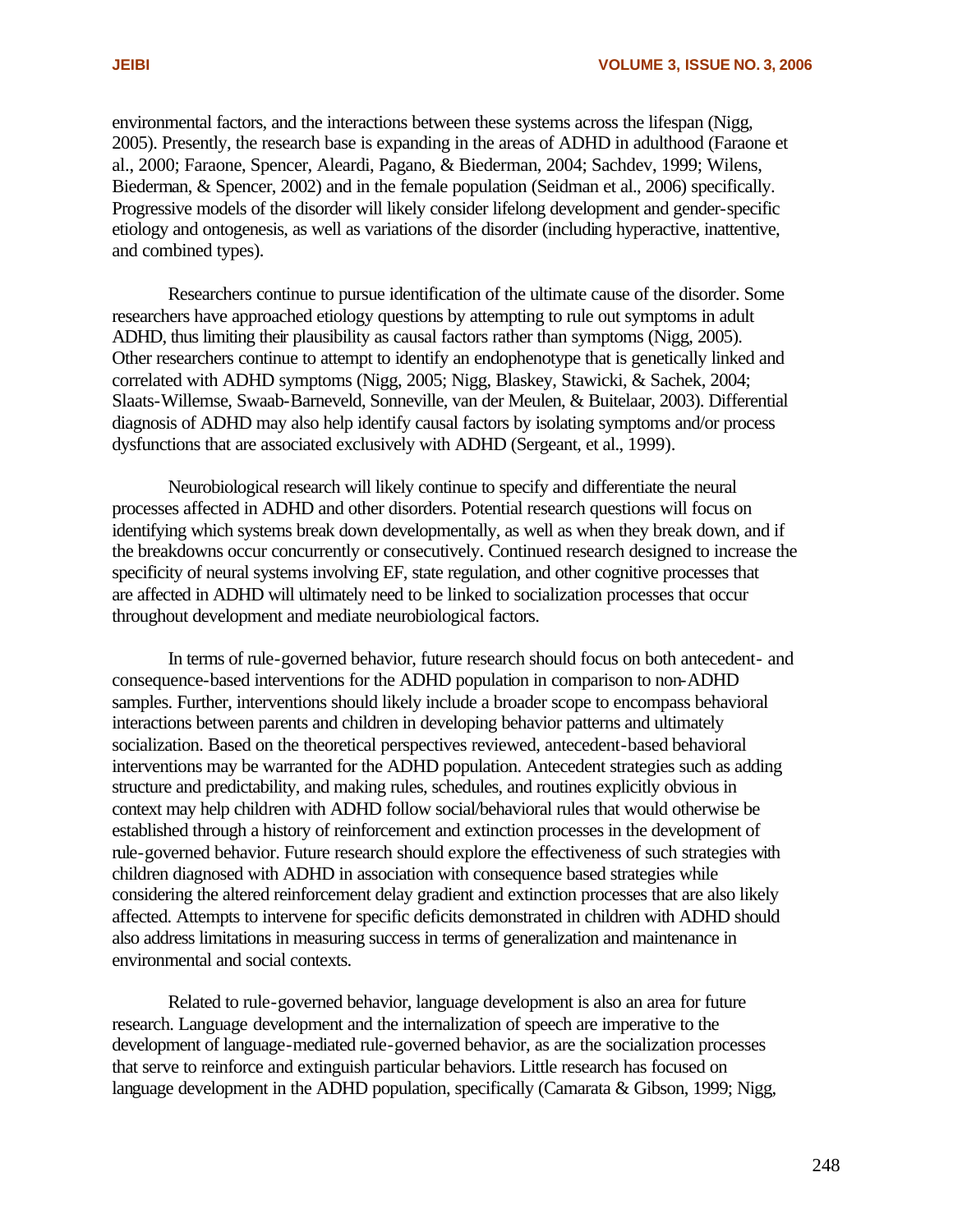2005). The development of pragmatic language skills may be altered in children with ADHD by the same faulty processes of learning (reinforcement and extinction). Furthermore, some symptoms of ADHD could reduce the opportunities for learning by disrupting language learning transactions and adversely impact the nature of linguistic exchanges over time throughout development (Camarata & Gibson, 1999).

In summary, the development of a comprehensive theoretical model of ADHD will require continued research to explore multiple aspects of the disorder. The field of ADHD has benefited from the diverse attempts at constructing such a model over the past 10 years. It is expected that educational and/or behavioral research and subsequent practices would also benefit from employing a theoretical model of the disorder when engineering and testing potential interventions. For interventions that are found effective, future research should investigate various combinations of strategies and the effects of treatment length as it affects children in varying stages of development, by gender, and by ADHD subtypes.

#### References

- Abikoff, H. (1985). Efficacy of cognitive training interventions in hyperactive children: A critical review. *Clinical Psychology Review, 5*(5), 479–512.
- Abikoff, H. (1987). An evaluation of cognitive-behavior therapy for hyperactive children. In B.B. Lahey & A.E. Kazdin (Eds.), *Advances in clinical child psychology*, (Vol. 10, pp. 171–216). New York: Plenum Press.
- Abikoff, H. (1991). Cognitive training in ADHD children: Less to it than meets the eye. *Journal of Learning Disabilities*, *24*(4), 205–209.
- Abikoff H., & Gittelman, R. (1985). Hyperactive children treated with stimulants. Is cognitive training a useful adjunct? *Archives of General Psychiatry, 42*(10), 953–61.
- Barkley, R. A. (1997). Behavioral inhibition, sustained attention, and executive functions: Constructing a unifying theory of ADHD. *Psychological Bulletin*, *121*(1), 65–94.
- Barkley, R. A. (1999). Theories of attention-deficit/hyperactivity disorder. In H. C. Quay & A. E. Hogan (Eds.), *Handbook of disruptive behavior disorders* (pp. 295–313). New York: Kluwer Academic.
- Barkley, R. A. (2000). Commentary on the multimodal treatment study of children with ADHD. *Journal of Abnormal Child Psychology*, *28*(6), 595–599.
- Barkley, R. A, Copeland, A. P., & Sivage, C**.** (1980). A self-control classroom for hyperactive children. *Journal of Autism and Developmental Disorders, 10*(1), 75–89.
- Barry, L. M., & Haraway, D.L. (2005a). Behavioral self-control strategies for young children. *Journal of Early Intensive Behavioral Intervention, 2*(2), 79-90.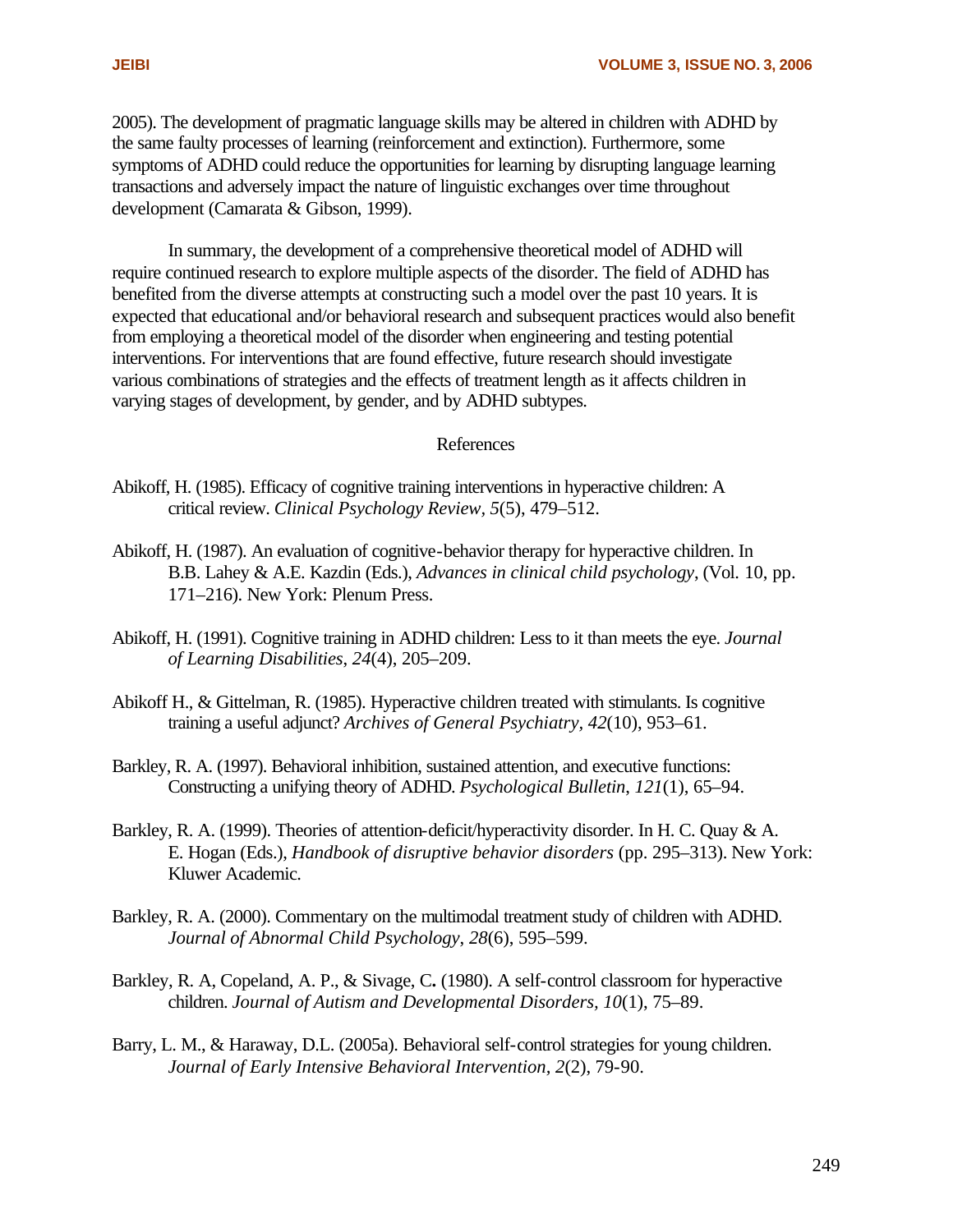- Barry, L. M., & Haraway, D. L. (2005b). Self-management and ADHD: A literature review. *The Behavior Analyst Today, 6*(1), 48-63.
- Barry, L. M. & Messer, J. J. (2003). A practical application of self-management for students diagnosed with attention deficit/hyperactivity disorder. *Journal of Positive Behavior Interventions*, *5*(4), 238–248.
- Brown, R. T., & La Rosa, A. (2002). Recent developments in the pharmacotherapy of attentiondeficit/hyperactivity disorder (ADHD). *Professional Psychology: Research and Practice*, *33*(6), 591–595.
- Camarata, S. M., & Gibson, T. (1999). Pragmatic language deficits in attention-deficit hyperactivity disorder (ADHD). *Mental Retardation and Developmental Disabilities Research Reviews, 5*(3), 207–214.
- Carlson, C. L. & Tamm, L. (2000). Responsiveness of children with attention deficithyperactivity disorder to reward and response cost: Differential impact on performance and motivation. *Journal of Consulting and Clinical Psychology*, *68*(1), 73–83.
- Douglas, V. I. (1989). Can Skinnerian therapy explain attention deficit disorder? A reply to Barkley. In L. M. Bloomingdale & J. Swanson (Eds.), *Attention deficit disorder: Current concepts and emerging trends in attentional and behavioural disorders of childhood* (pp. 235–254). Oxford: Pergamon Press.
- Douglas, V. I. (1999). Cognitive control processes in attention-deficit/hyperactivity disorder. In H. C. Quay & A. E. Hogan (Eds.), *Handbook of disruptive behavior disorders* (pp. 105– 138). New York: Kluwer Academic.
- Douglas, V. I. (2004). Cognitive deficits in children with attention deficit hyperactivity disorder: A long-term follow-up. *Canadian Psychology, 46*(1), 23–31.
- DuPaul, G. J., & Eckert, T. L. (1997). The effects of school-based interventions for attention deficit hyperactivity disorder: A meta-analysis. *School Psychology Review*, *26*(1), 5–27.
- DuPaul, G. J., Eckert, T. L. & McGoey, K. E. (1997). Interventions for students with attentiondeficit/hyperactivity disorder: One size does not fit all. *School Psychology Review*, *26*(3), 369–381.
- Faraone, S. V. (2000). Genetics of childhood disorders. *Journal of the American Academy of Child and Adolescent Psychiatry, 39*, 1201–1205.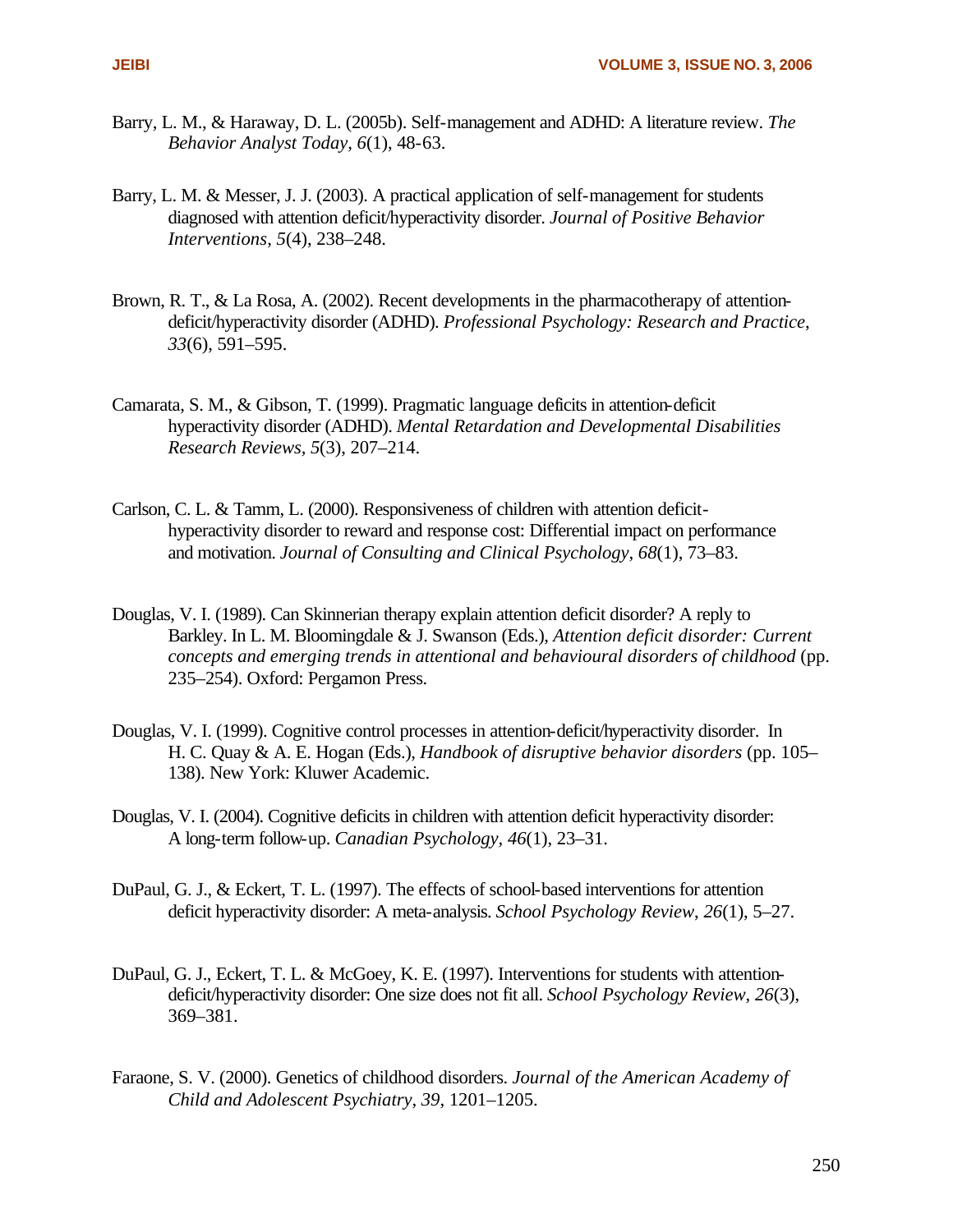- Faraone, S. V., Spencer, T., Aleardi, M., Pagano, C., & Biederman, J. (2004). Meta-analysis of the efficacy of methylphenidate for treating adult attention-deficit/hyperactivity disorder. *Journal of Clinical Psychopharmacology. 24*(1), 24–29.
- Frazier, M. R., & Merrell, K. W. (1997). Issues in behavioral treatment of attention deficit/hyperactivity disorder. *Education and Treatment of Children, 20*, 441–461.
- Hinshaw, S. P., Henker, B., & Whalen, C. K. (1984). Cognitive-behavioral and pharmacologic interventions for hyperactive boys: Comparative and combined effects. *Journal of Consulting and Clinical Psychology*, *52(5)*,739–749.
- Hinshaw, S. P., & Melnick, S. (1992). Self-management therapies and attention-deficit hyperactivity disorder. Reinforced self-evaluation and anger control interventions. *Behavior Modification*, *16*(2), 253–273.
- Hoff, K. E. & DuPaul, G. J. (1998). Reducing disruptive behavior in general education classrooms: The use of self-management strategies. *School Psychology Review*, *27*(2), 290–303.
- Johansen, E. B., Sagvolden, T., Aase, H., & Russell, V. A. (2005). The dynamic developmental theory of attention-deficit/hyperactivity disorder (ADHD): Present status and future perspectives. *Behavioral and Brain Sciences, 28*(3), 451–454.
- Knowlton, B. J., Mangels, J. A., & Squire, L. R. (1996). A neostriatal habit learning system in humans. *Science, 273,* 1399–1402.
- Mather, N., & Goldstein, S. (2001). *Learning disabilities and challenging behaviors: A guide to intervention and classroom management*. Baltimore: Paul H. Brookes.
- Miranda, A., Presentación, M. J., & Soriano, M. (2002). Effectiveness of a school-based multicomponent program for the treatment of children with ADHD. *Journal of Learning Disabilities*, *35*(6), 546–562.
- Nigg, J. T. (2001). Is ADHD a disinhibitory disorder? *Psychological Bulletin, 127*(5), 571–598.
- Nigg, J. T. (2005). Neuropsychologic theory and findings in attention-deficit/hyperactivity disorder: The state of the field and salient challenges for the coming decade. *Biological Psychiatry, 57*(11), 1424–1435.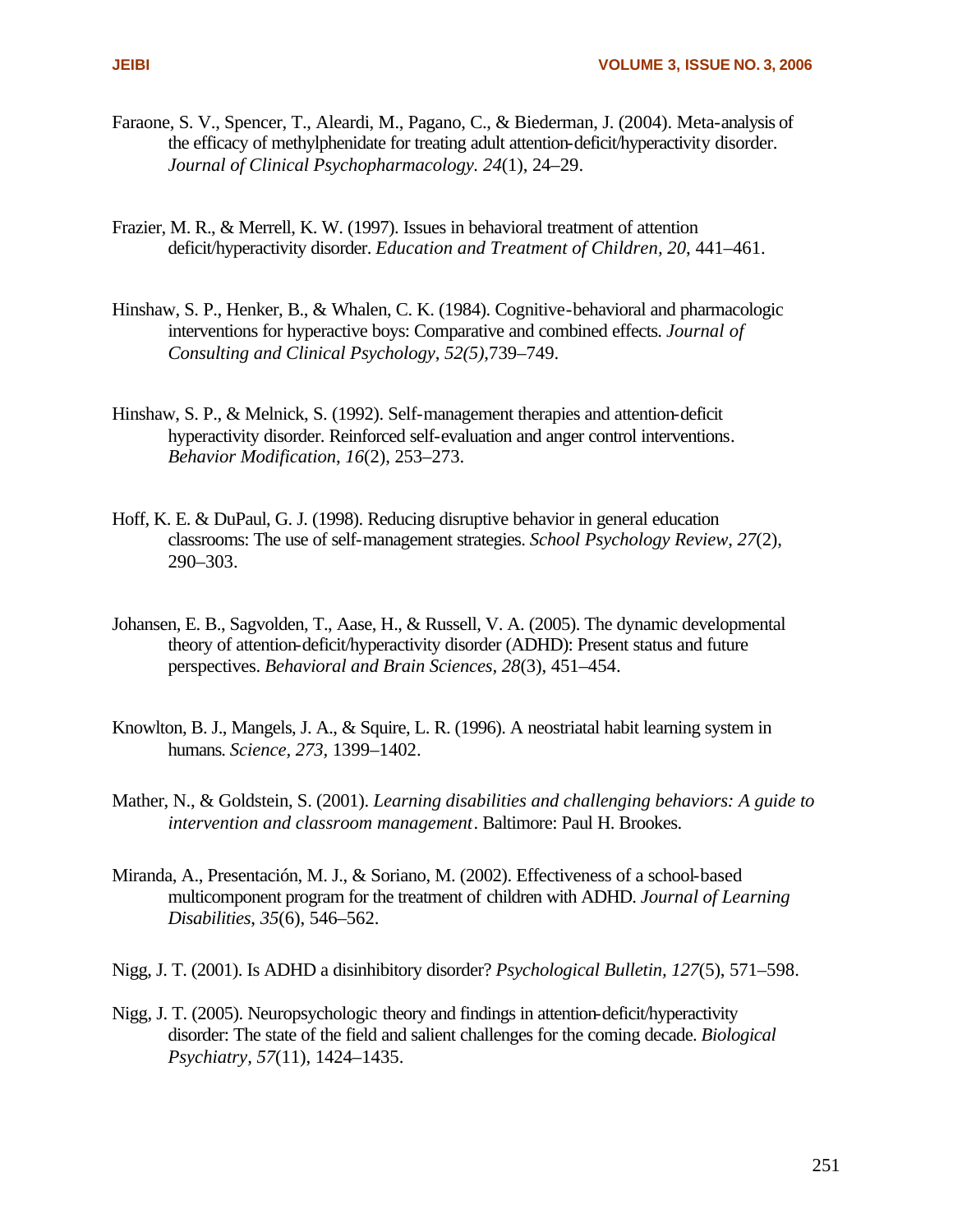- Nigg, J. T., Goldsmith, H. H., & Sachek, J. (2004). Temperament and attention deficit hyperactivity disorder: The development of a multiple pathway model. *Journal of Clinical Child and Adolescent Psychology, 33,* 42–53.
- Nigg, J. T., Blaskey, L.G., Stawicki, J., & Sachek, J. (2004) Evaluating the endophenotype model of ADHD neuropsychological deficit. Results from parents and siblings of children with DSM-IV ADHD combined and inattentive subtypes. *Journal of Abnormal Psychology, 113,* 614–625.
- Nigg, J. T., Stavro, G., Ettenhofer, M., Hambrick, D. Z., Miller, T., & Henderson, J. M. (2005). Executive functions and ADHD in adults: Evidence for selective effects on ADHD symptom domains. *Journal of Abnormal Psychology, 114*(4), 706–717.
- Pennington, B. F. & Ozonoff, S. (1996). Executive functions and developmental psychopathology. *Journal of Child Psychology and Psychiatry*, *37*(1), 51–87.
- Robinson, T. R., Smith, S. W., Miller, M. D., & Brownell, M. T. (1999). Cognitive behavior modification of hyperactivity-impulsivity and aggression: A meta-analysis of schoolbased studies. *Journal of Educational Psychology*, *91*(2), 195–203.
- Root, R. W. & Resnick, R. J. (2003). An update on the diagnosis and treatment of attentiondeficit/hyperactivity disorder in children. *Professional Psychology: Research and Practice*, *34*(1), 34–41.
- Sachdev, P. (1999). Attention deficit hyperactivity disorder in adults. *Psychological Medicine, 29*, 507–514.
- Sagvolden, T., Johansen, E. B. Aase, H., & Russell, V. A. (2005). A dynamic developmental theory of attention-deficit/hyperactivity disorder (ADHD) predominantly hyperactive/impulsive and combined subtypes. *Behavioral and Brain Sciences, 28*(3), 397–468.
- Seidman, L. J. (in press). Neuropsychological functioning in people with ADHD across the lifespan. *Clinical Psychology Review.*
- Sergeant, J. (2000). The cognitive-energetic model: An empirical approach to attention-deficit hyperactivity disorder. *Neuroscience and Biobehavioral Reviews, 24*(1), 7–12.
- Sergeant, J. A., Geurts, H., Huijbregts, S., Scheres, A., & Oosterlaan, J. (2003). The top and the bottom of ADHD: A neuropsychological perspective. *Neuroscience Biobehavioral Review, 27*(7), 583–592.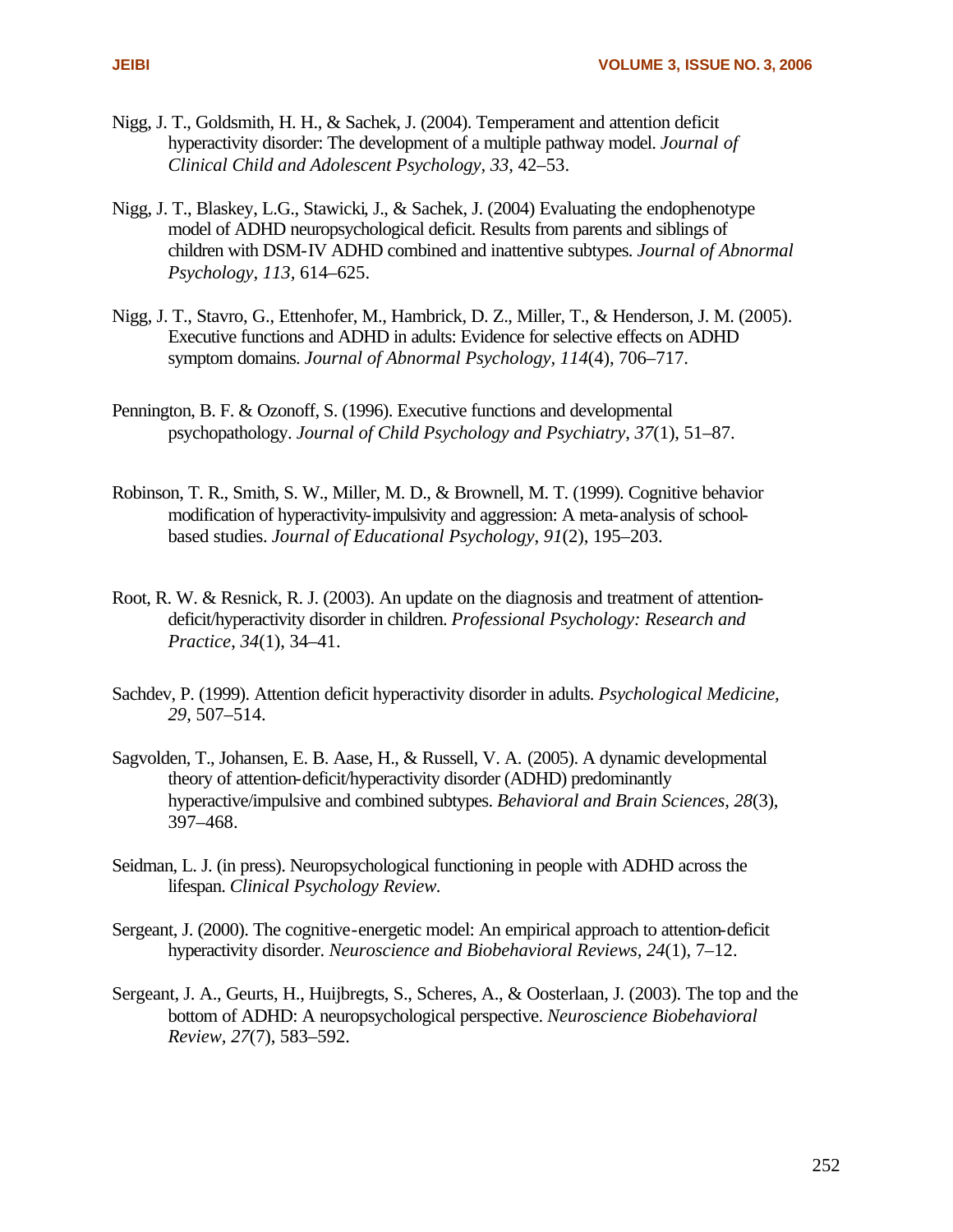- Sergeant, J. A., Geurts, H. & Oosterlaan, J. (2002). How specific is a deficit of executive functioning for attention-deficit/hyperactivity disorder? *Behavioural Brain Research, 130*, 3–28.
- Sergeant, J. A., Oosterlaan, J., & van der Meere, J. (1999). Information processing and energetic factors in attention-deficit/hyperactivity disorder. In H. C. Quay & A. E. Hogan (Eds.), *Handbook of disruptive behavior disorders* (pp. 75 – 104). New York: Kluwer Academic.
- Shapiro, E. S., DuPaul, G. J., & Bradley-Klug, K. L. (1998). Self-management as a strategy to improve the classroom behavior of adolescents with ADHD. *Journal of Learning Disabilities, 31*(6), *545*–555.
- Slaats-Willemse, D., Swaab-Barneveld, H., de Sonneville, L., van der Meulen, E., & Buitelaar, J. (2003). Deficient response inhibition as a cognitive endophenotype of ADHD. *Journal of the American Academy of Child Adolescent Psychiatry, 42*(10)*,* 1242–1248.
- Slusarek, M., Velling, S., Bunk, D., & Eggers, C. (2001). Motivational effects on inhibitory control in children with ADHD. *Journal of the American Academy of Child and Adolescent Psychiatry*, *40*(3)*,* 355–363.
- Sonuga-Barke, E. J. S. (2002). Psychological heterogeneity in AD/HD–A dual pathway model of behaviour and cognition. *Behavioral Brain Research, 130*(2)*,* 29–36.
- Sonuga-Barke, E. J. S. (2005). Causal models of attention-deficit/hyperactivity disorder: From common simple deficits to multiple developmental pathways. *Biological Psychiatry, 57*(11), 1231–1238.
- Sonuga-Barke, E. J. S., Taylor, E., Sembi, S., & Smith, J. (1992). Hyperactivity and delay aversion I: The effect of delay on choice. *Journal of Child Psychology and Psychiatry, 33*(2), 387–398.
- Sonuga-Barke, E. J. S., Williams, E., Hall, M., & Saxton, T. (1996). Hyperactivity and delay aversion. III: The effect on cognitive style of imposing delay after errors. *Journal of Child Psychology and Psychiatry, and Allied Disciplines, 37*(2), 189–94.
- Tannock, R. M. (1998). Attention deficit hyperactivity disorder: Advances in cognitive, neurobiological, and genetic research. *Journal of Child Psychology and Psychiatry*, *39*(1), 65–90.
- Treat ADHD with behavior techniques and meds, pediatricians say. (2002, January). *Curriculum Review, 41*, S3.